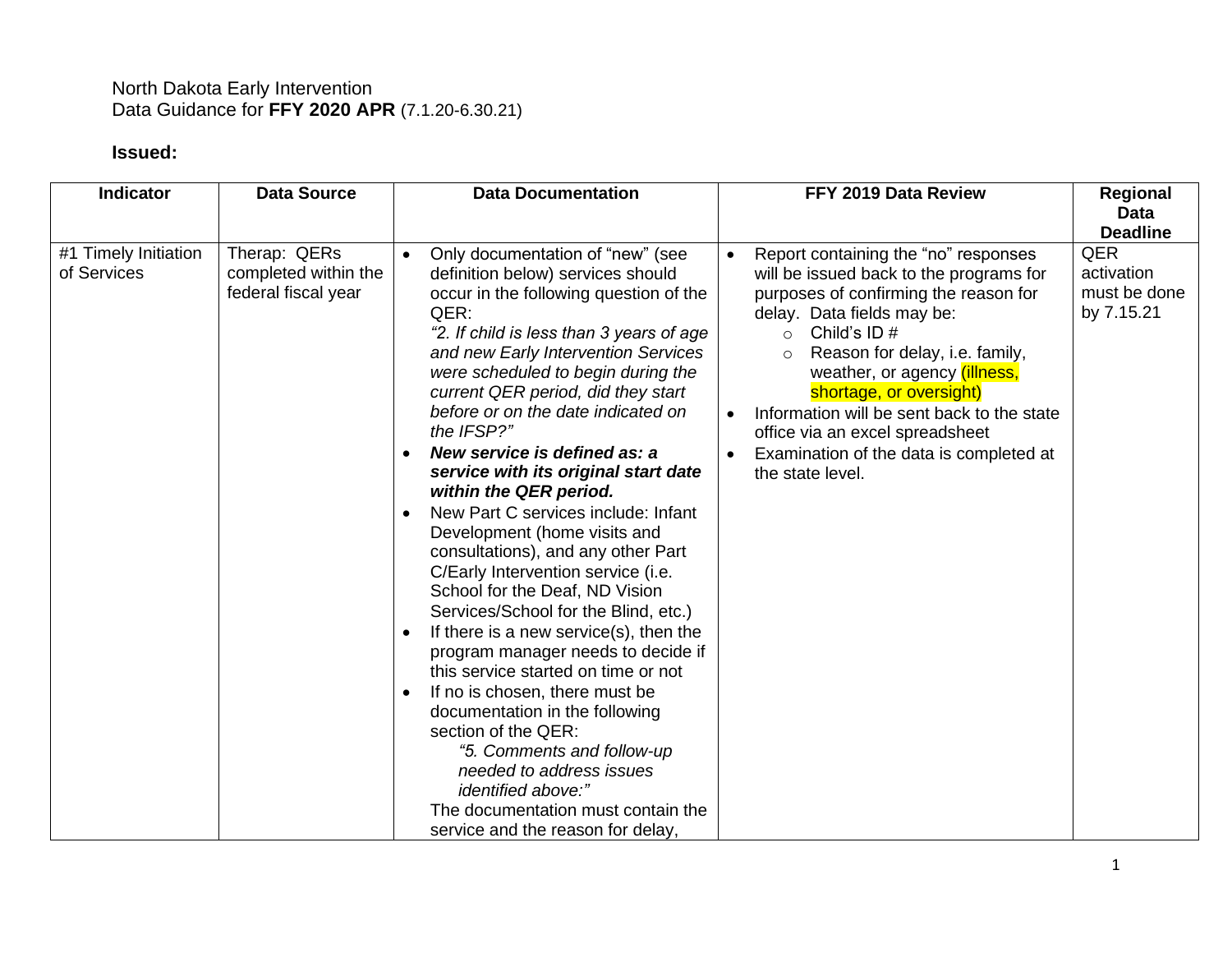| <b>Indicator</b>        | <b>Data Source</b> | <b>Data Documentation</b>                                                                                                                                                                                                                                                                                                                                                                                                                                                                                                                                                                                                                                                                                                                    | FFY 2019 Data Review                                                                                                                                                                                                                                                                                      | <b>Regional</b><br><b>Data</b><br><b>Deadline</b>                                                                              |
|-------------------------|--------------------|----------------------------------------------------------------------------------------------------------------------------------------------------------------------------------------------------------------------------------------------------------------------------------------------------------------------------------------------------------------------------------------------------------------------------------------------------------------------------------------------------------------------------------------------------------------------------------------------------------------------------------------------------------------------------------------------------------------------------------------------|-----------------------------------------------------------------------------------------------------------------------------------------------------------------------------------------------------------------------------------------------------------------------------------------------------------|--------------------------------------------------------------------------------------------------------------------------------|
|                         |                    | including family, weather, or agency<br>(illness, shortage, or oversight.)<br>If no is documented, the next QER<br>$\bullet$<br>should document a follow-up note<br>related to whether or not the service<br>was started, and date service<br>started. This should be documented<br>in the following section of the QER:<br>"5. Comments and follow-up<br>needed to address issues<br><i>identified above:"</i><br>In addition, this information must be<br>documented in the subsequent IFSP<br>review in the outcome section or<br>review section.                                                                                                                                                                                         |                                                                                                                                                                                                                                                                                                           |                                                                                                                                |
| $#3 - Child$<br>Outcome | <b>AEPSi</b>       | Entrance child outcome tool must be<br>$\bullet$<br>completed prior to the initial IFSP &<br>considered to be a part of the initial<br>assessment for children determined<br>eligible.<br>Selection of Initial & Exit Child<br>$\bullet$<br>Outcome Tool must be completed<br>Programs must use the AEPS as<br>$\bullet$<br>one of the evaluation/assessment<br>tools to determine eligibility/IFSP<br>plan development.<br>If the administration of the AEPS<br>is not for the purpose of<br>measuring progress via the<br>entrance and exit assessment, the<br>"include in Part C data" box<br>should not be checked.<br>Exit child outcome tool must be<br>$\bullet$<br>completed within 30 days of a<br>known exit & as soon as possible | Data will be pulled from AEPSi tool<br>$\bullet$<br>Examination of the data is completed at<br>$\bullet$<br>the state level.<br>Review of the accuracy of Child<br>$\bullet$<br>Outcome Tool type (initial and exit)<br>Review of the number of child outcome<br>tools completed within stated timelines. | Any entrance<br>or exit<br>assessment<br>completed on<br>or before<br>6.30.21, must<br>be entered<br>into AEPSi by<br>7.31.21. |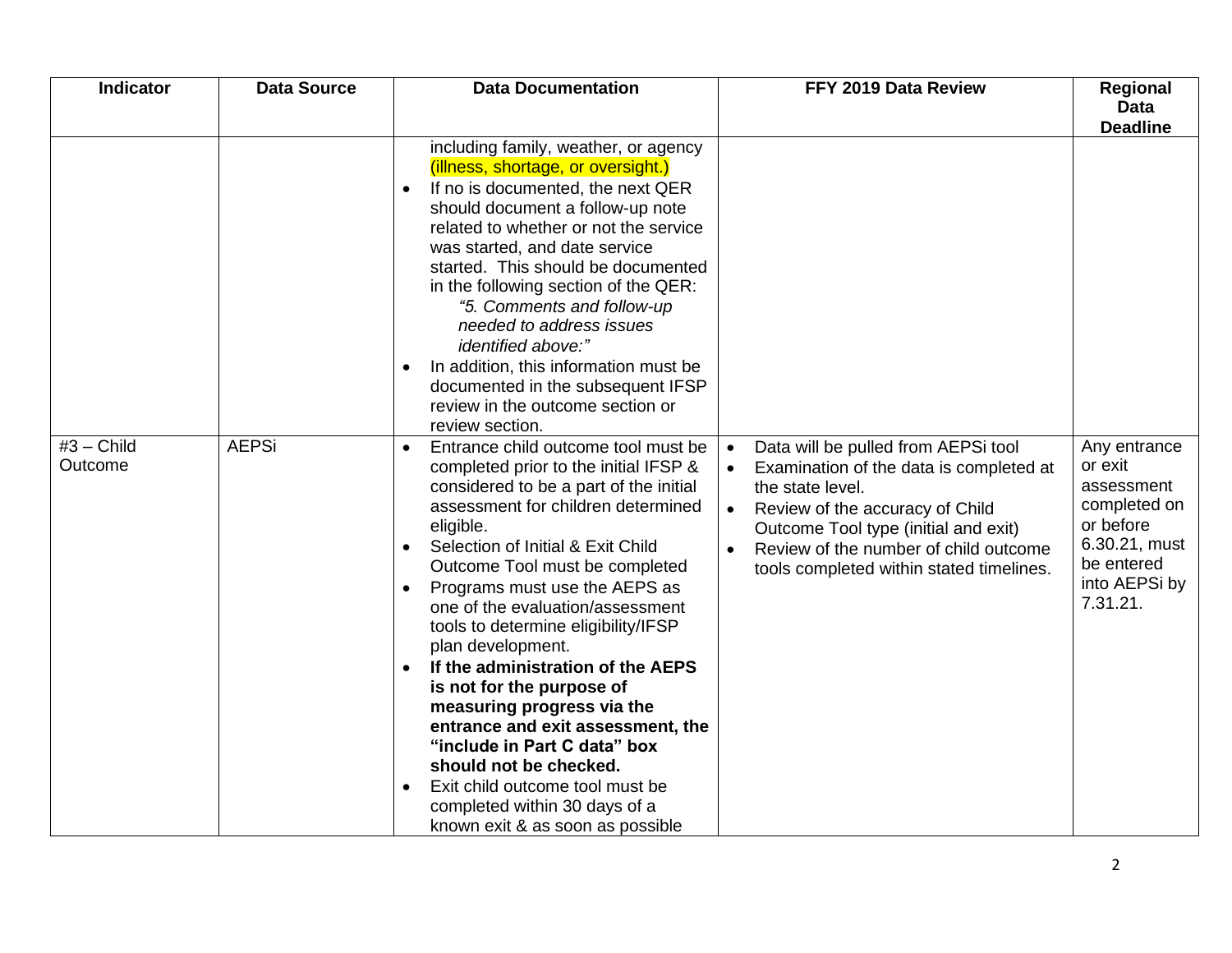| Indicator                   | <b>Data Source</b>                                                                                                             | <b>Data Documentation</b>                                                                                                                                                                                                                                                                                                                                                                                                                                                                                                                                                                                                                                                                                                                                                                                                                                                                                                                                                                                                  | FFY 2019 Data Review                                                                                                                                                                                                                          | Regional<br><b>Data</b><br><b>Deadline</b>                                          |
|-----------------------------|--------------------------------------------------------------------------------------------------------------------------------|----------------------------------------------------------------------------------------------------------------------------------------------------------------------------------------------------------------------------------------------------------------------------------------------------------------------------------------------------------------------------------------------------------------------------------------------------------------------------------------------------------------------------------------------------------------------------------------------------------------------------------------------------------------------------------------------------------------------------------------------------------------------------------------------------------------------------------------------------------------------------------------------------------------------------------------------------------------------------------------------------------------------------|-----------------------------------------------------------------------------------------------------------------------------------------------------------------------------------------------------------------------------------------------|-------------------------------------------------------------------------------------|
|                             |                                                                                                                                | after an unknown exit but must be<br>completed prior to case closure.<br>Child must be in services at<br>$\circ$<br>least 6 months for exit child<br>outcome tool to be<br>completed.<br>6 months is measured from<br>the IFSP Start Date                                                                                                                                                                                                                                                                                                                                                                                                                                                                                                                                                                                                                                                                                                                                                                                  |                                                                                                                                                                                                                                               |                                                                                     |
| $#7 - 45 - Day$<br>Timeline | Therap: IFSP<br>meeting date and<br><b>Referral Date from</b><br>any child found<br>eligible in a given<br>federal fiscal year | Referral Date must be entered into<br>$\bullet$<br>Therap<br>The IFSP meeting date is the date<br>$\bullet$<br>the IFSP Team meets to write the<br>IFSP, which typically correlates to<br>the date on the Prior Written Notice-<br>IFSP meeting date must be entered<br>into Therap<br>Reason of delay will default when<br>IFSP meeting date is over 45 days -<br>reason must be selected including<br>family, weather, or agency <i>(illness,</i><br>shortage, or oversight.)<br>Family reason can only be selected<br>from the drop-down menu when<br>there is a clearly documented<br>connection to the family's schedule<br>and/or choice for the delay. There<br>must be documentation that the<br>family understands their rights and<br>discussed at the IFSP meeting.<br>Weather reason can be selected<br>$\bullet$<br>from the drop-down menu for any<br>instance of delay caused by nature.<br>For prolonged natural disasters,<br>documentation needs to support<br>consistent communication with<br>families | If there is missing data (meeting date or<br>$\bullet$<br>reason for delay), this is considered<br>noncompliance or may be used in<br>making regional level of determinations.<br>Examination of the data is completed at<br>the state level. | Any IFSPs<br>written on or<br>before<br>6.30.21 must<br>be activated<br>by 7.21.21. |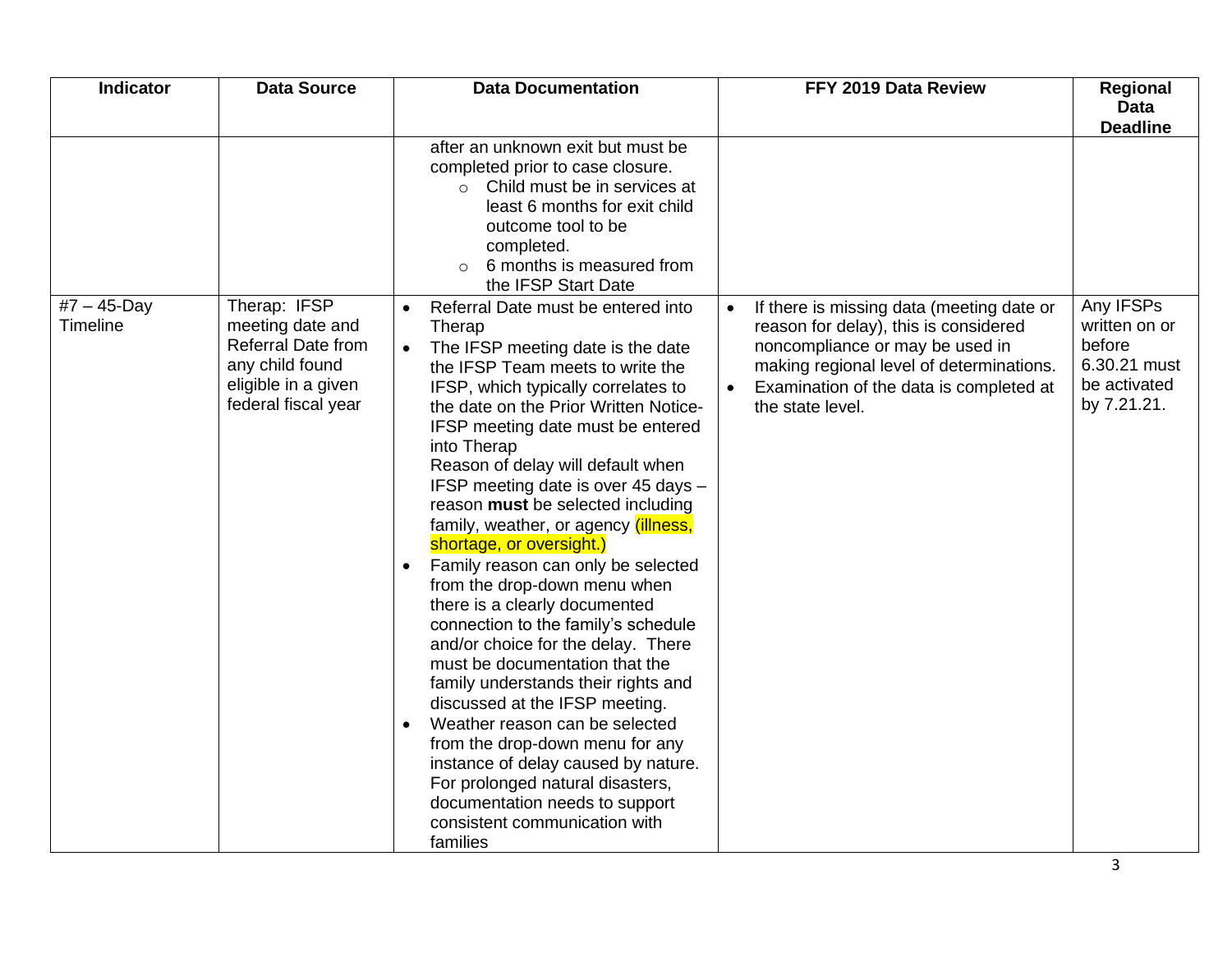| <b>Indicator</b>                                                    | <b>Data Source</b> | <b>Data Documentation</b>                                                                                                                                                                                                                                                                                                                                                                                                                                                                                                                                                                                                                                                                                                                                                                                                  | FFY 2019 Data Review                                                                                                                                                                                                                                                                                                                                  | Regional<br>Data<br><b>Deadline</b>                                                                                                         |
|---------------------------------------------------------------------|--------------------|----------------------------------------------------------------------------------------------------------------------------------------------------------------------------------------------------------------------------------------------------------------------------------------------------------------------------------------------------------------------------------------------------------------------------------------------------------------------------------------------------------------------------------------------------------------------------------------------------------------------------------------------------------------------------------------------------------------------------------------------------------------------------------------------------------------------------|-------------------------------------------------------------------------------------------------------------------------------------------------------------------------------------------------------------------------------------------------------------------------------------------------------------------------------------------------------|---------------------------------------------------------------------------------------------------------------------------------------------|
|                                                                     |                    | Agency reason is used for any and<br>all other delays, including absence<br>of documentation. Agency reason<br>must specify <i>illness</i> , shortage, or<br>oversight.<br>DDPM will verify that reason of<br>delay is accurately documented prior<br>to activation<br>Documentation in Therap must<br>$\bullet$<br>support the reason for delay<br>After missing the 45-day timeline,<br>$\bullet$<br>the IFSP must be completed within a<br>reasonable amount of time,<br>supported by documentation in<br>Therap<br>Prior to the IFSP being written, all<br>documentation must be done in<br>Administrative Notes. Once the IFSP<br>is developed, documentation<br>regarding delay must be contained<br>within the Family Assessment<br>section of the IFSP, under<br>"concerns, but not a priority at<br>this moment." |                                                                                                                                                                                                                                                                                                                                                       |                                                                                                                                             |
| #8A - Transition:<br><b>Steps and Services</b><br>contained in IFSP | Therap: IFSP       | Outcomes or strategies need to be<br>included in the IFSP no later than<br>age of 2 years, 6 months, and all<br>subsequent IFSPs, that address the<br>child, family and receiving agency<br>(Refer to the Case Review Tool)<br>For children referred after the<br>$\circ$<br>age of 2-6, the outcomes or<br>strategies need to be<br>included in the initial IFSP<br>Outcome/strategies must be<br>$\circ$<br>included in the child's final                                                                                                                                                                                                                                                                                                                                                                                | Create a list of children that were 34<br>months from July 1, 2019 to June 30,<br>2020<br>IFSPs will be reviewed to ensure<br>$\bullet$<br>outcomes or strategies are present by 2-<br>6, and all subsequent IFSPs or in the<br>initial IFSP for those referred after 2-6<br>Examination of the data is completed at<br>$\bullet$<br>the state level. | Transition<br>steps &<br>services for<br>all children<br>who turned 34<br>months in the<br>time period<br>must be<br>entered by<br>7.21.21. |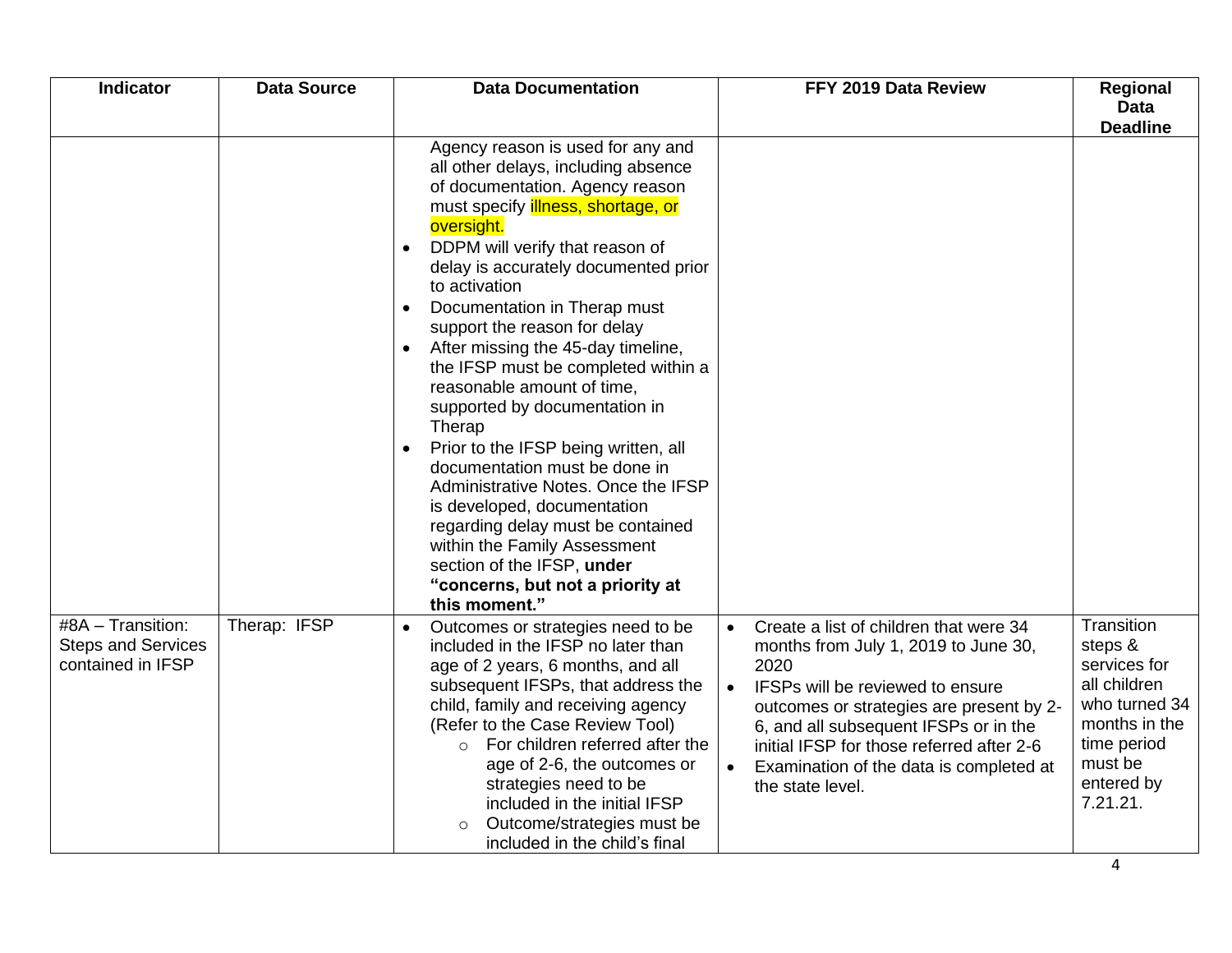| Indicator                                                   | <b>Data Source</b> | <b>Data Documentation</b>                                                                                                                                                                                                                                                                                                                                                                                                                                                                                                                                                                                                                                                                                                                                                                                                                                                                                                                                                                                                                                                                                     | FFY 2019 Data Review                                                                                                                                                                                                                                                                          | <b>Regional</b>                                                                                                                                             |
|-------------------------------------------------------------|--------------------|---------------------------------------------------------------------------------------------------------------------------------------------------------------------------------------------------------------------------------------------------------------------------------------------------------------------------------------------------------------------------------------------------------------------------------------------------------------------------------------------------------------------------------------------------------------------------------------------------------------------------------------------------------------------------------------------------------------------------------------------------------------------------------------------------------------------------------------------------------------------------------------------------------------------------------------------------------------------------------------------------------------------------------------------------------------------------------------------------------------|-----------------------------------------------------------------------------------------------------------------------------------------------------------------------------------------------------------------------------------------------------------------------------------------------|-------------------------------------------------------------------------------------------------------------------------------------------------------------|
|                                                             |                    |                                                                                                                                                                                                                                                                                                                                                                                                                                                                                                                                                                                                                                                                                                                                                                                                                                                                                                                                                                                                                                                                                                               |                                                                                                                                                                                                                                                                                               | <b>Data</b><br><b>Deadline</b>                                                                                                                              |
| $\overline{48B}$ – Transition:<br>LEA & SEA<br>Notification | Therap: IFSP       | IFSP. Outcome should be<br>revised if met.<br>If there is a delay in including the<br>$\bullet$<br>transition steps & services in the<br>IFSP, the reason for the delay must<br>be documented within the Family<br>Assessment section of the IFSP.<br>Only Family, Weather or Agency<br>$\bullet$<br>(illness, shortage, or oversight)<br>reason can be utilized<br><b>LEA Notification must occur for</b><br>$\bullet$<br>children that have turned 2-6 or<br>entered into service after 2-6.<br>LEA Notification radial button "Yes"<br>or "Opt Out" must be selected and<br>date must be entered.<br>LEA Notification or Opt Out Form,<br>$\bullet$<br>labeled LEA Notification or Opt Out<br>Form, will be attached as a<br>document to the IFSP in which it is<br>most relevant (i.e. the IFSP in which<br>the Notification was sent or Opt Out<br>Form was received).<br>The State created LEA Notification<br>$\bullet$<br>form must be the form used. If<br>another "version" is attached, this<br>will be considered non-compliance.<br>LEA notification must be saved as<br>a word document or PDF. | Create a list of children that were 34<br>$\bullet$<br>months from July 1, 2019 to June 30,<br>2020<br>Examination of the data is completed at<br>$\bullet$<br>the state level.<br>Examination for use of the proper<br>document for the LEA notification is<br>completed at the state level. | <b>LEA</b><br>Notification<br>date or Opt<br>Out for all<br>children who<br>turned 34<br>months in our<br>time period<br>must be<br>selected by<br>7.21.21. |
| #8C - Transition:<br>Transition<br>Conference               | Therap: IFSP       | Document within the IFSP Review<br>$\bullet$<br>Section of the IFSP, labeled within<br>the narrative box "Transition<br>Planning Conference", the date of<br>the meeting and what is being done                                                                                                                                                                                                                                                                                                                                                                                                                                                                                                                                                                                                                                                                                                                                                                                                                                                                                                               | Create a list of children that were 34<br>$\bullet$<br>months from July 1, 2019 to June 30,<br>2020<br>The performance on this indicator will be<br>focused on the timeliness of the 2-9<br>meeting.                                                                                          | Evidence of<br>the Transition<br>Conference<br>for all children<br>who turned 34<br>months in our                                                           |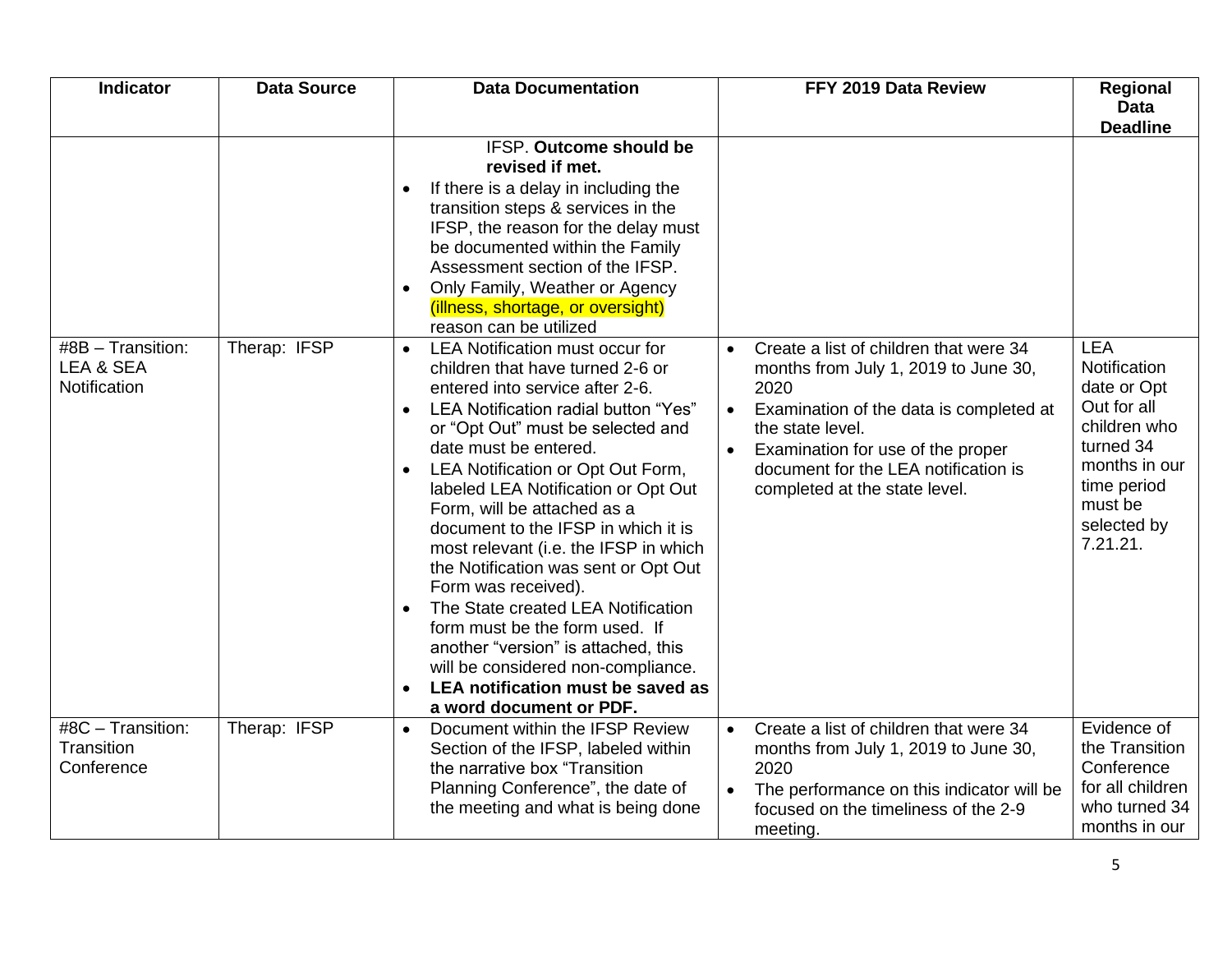| <b>Indicator</b>                                                         | <b>Data Source</b>      | <b>Data Documentation</b>                                                                                                                                                                                                                                                                                                                                                                                                                                                                                                                                                                                                                                                                       | FFY 2019 Data Review                                                                                                                                                                                                                                                                                                                                                                                 | Regional<br><b>Data</b><br><b>Deadline</b>                                                   |
|--------------------------------------------------------------------------|-------------------------|-------------------------------------------------------------------------------------------------------------------------------------------------------------------------------------------------------------------------------------------------------------------------------------------------------------------------------------------------------------------------------------------------------------------------------------------------------------------------------------------------------------------------------------------------------------------------------------------------------------------------------------------------------------------------------------------------|------------------------------------------------------------------------------------------------------------------------------------------------------------------------------------------------------------------------------------------------------------------------------------------------------------------------------------------------------------------------------------------------------|----------------------------------------------------------------------------------------------|
|                                                                          |                         | to support the child, family and<br>receiving agency in transition.<br><b>All Transition Conference</b><br>Requirements are met on or before<br>the child turns 2-9. If those<br>requirements are not met timely,<br>reason for delay is documented in<br>the Family Assessment section of<br>the IFSP. Reason for delay is<br>specified for family, weather, or<br>agency (illness, shortage, or<br>oversight.)<br>If a child comes in between 45-90<br>days prior to 3 <sup>rd</sup> birthday, a<br><b>Transition Conference should be</b><br>held as soon as possible.<br>If a child comes 45 days or less than<br>$\bullet$<br>their 3rd birthday, no Transition<br>Conference is required. | Case Review Tool Items F and G under<br>$\bullet$<br>Section VII will be used to assess<br>compliance<br>Examination of the data is completed at<br>$\bullet$<br>the state level. Family reason will be<br>determined at the state level based on<br>chart documentation                                                                                                                             | time period<br>must be<br>documented<br>within the<br>IFSP by<br>7.21.21.                    |
| <b>Quality Indicator:</b><br>Functional<br><b>Outcomes</b>               | <b>IFSP Outcomes</b>    | Outcomes are contained within the<br>$\bullet$<br>IFSP and written in compliance with<br>the functional outcome criteria<br><b>Note: Outcomes should be</b><br>$\bullet$<br>individualized across families<br>amongst a variety of routines.                                                                                                                                                                                                                                                                                                                                                                                                                                                    | Examination of a random sample from<br>$\bullet$<br>each region (according to program size),<br>will be reviewed by the State Team to<br>determine compliance with the functional<br>outcome criteria including the family's<br>typical routines in child outcomes in the<br>IFSP.<br>The results of this review will be<br>$\bullet$<br>included in the Level of Determination<br>for each program. | Any IFSPs<br>written on or<br>before<br>6.30.21 must<br>be activated<br>by 7.21.21.          |
| <b>Quality Indicator:</b><br>Appropriate LEA<br><b>Notification Form</b> | <b>LEA Notification</b> | Use of the State created &<br>$\bullet$<br>mandated LEA Notification Form                                                                                                                                                                                                                                                                                                                                                                                                                                                                                                                                                                                                                       | Examination of a random sample from<br>$\bullet$<br>each region (according to program size),<br>will be reviewed by the State Team to<br>determine compliance with the use of<br>the required form.                                                                                                                                                                                                  | Any LEA<br><b>Notifications</b><br>sent before<br>6.30.21 must<br>be attached<br>by 7.21.21. |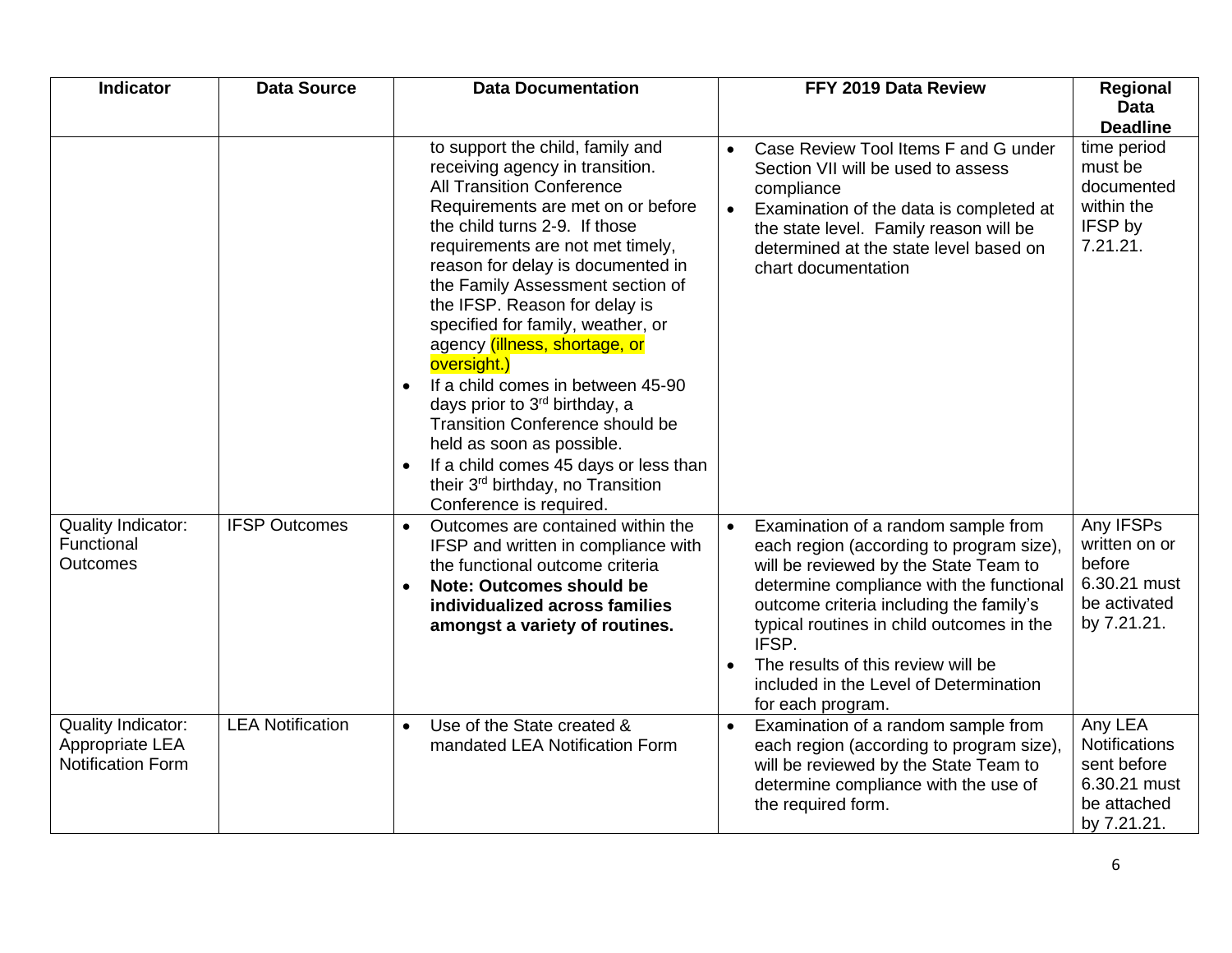| <b>Indicator</b>                                                                   | <b>Data Source</b>                                                               | <b>Data Documentation</b>                                                                                                                                                                                                                                                                                                                                                                                                                                                                     | FFY 2019 Data Review                                                                                                                                                                                                                                                                                                                                      | Regional<br><b>Data</b><br><b>Deadline</b>                                                                          |
|------------------------------------------------------------------------------------|----------------------------------------------------------------------------------|-----------------------------------------------------------------------------------------------------------------------------------------------------------------------------------------------------------------------------------------------------------------------------------------------------------------------------------------------------------------------------------------------------------------------------------------------------------------------------------------------|-----------------------------------------------------------------------------------------------------------------------------------------------------------------------------------------------------------------------------------------------------------------------------------------------------------------------------------------------------------|---------------------------------------------------------------------------------------------------------------------|
|                                                                                    |                                                                                  |                                                                                                                                                                                                                                                                                                                                                                                                                                                                                               | The results of this review will be<br>$\bullet$<br>included in the Level of Determination<br>for each program.                                                                                                                                                                                                                                            |                                                                                                                     |
| <b>Quality Indicator:</b><br>Appropriate<br>labeling of<br>transition<br>documents | Opt-out Form/LEA<br>Notification and<br><b>Transition Planning</b><br>Conference | Appropriately label documents<br>$\bullet$<br>attached to the IFSP<br>Appropriately labeled "Transition<br>$\bullet$<br>Planning Conference" within the<br><b>IFSP Review narrative box</b>                                                                                                                                                                                                                                                                                                   | Examination of a random sample from<br>$\bullet$<br>each region (according to program size),<br>will be reviewed by the State Team to<br>determine compliance with the<br>appropriately labeling of the required<br>documents.<br>The results of this review will be<br>included in the Level of Determination<br>for each program.                       | Any transition<br>documents<br>completed<br>before<br>6.30.21 must<br>be<br>appropriately<br>labeled by<br>7.21.21. |
| <b>Quality Indicator:</b><br><b>Child Outcomes</b>                                 | <b>AEPSi</b>                                                                     | Generate report in AEPSi system<br>$\bullet$<br>using the following steps:<br>1. Login to www.aepsi.com<br>2. Go to My Children and<br>select a child profile.<br>3. Select the child's reports<br>from the left menu.<br>4. Click the "View/Print"<br>button next to "Child<br><b>Progress Record".</b><br>5. Select up to two test<br>periods and choose<br>"create report" button.<br>Note: If the child has more<br>than two test periods, select<br>the most recent two test<br>periods. | Data detailing number of Child<br>$\bullet$<br><b>Progress Record Reports will be</b><br>generated quarterly from AEPSi<br>database.<br><b>Examination of a random sample</b><br>$\bullet$<br>from each region (according to<br>program size) will be reviewed by the<br><b>State Team to determine compliance</b><br>with documentation within the IFSP. | <b>Starting with</b><br>all families<br>7.1.20-6.30-<br>21.                                                         |